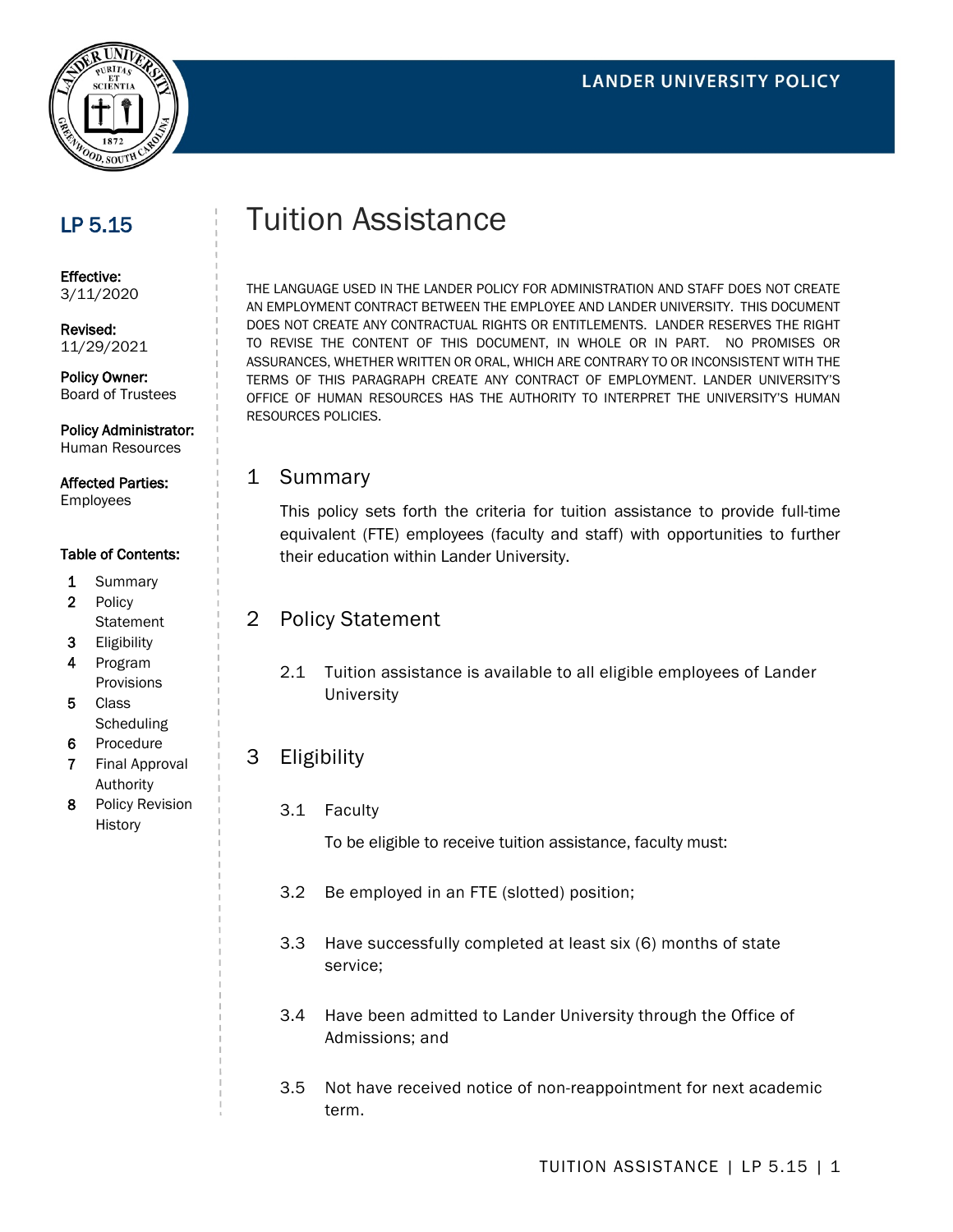#### 3.6 Staff

To be eligible to receive tuition assistance, staff must:

- 3.6.1 Be employed in an FTE (slotted) position;
- 3.6.2 Be employed at least thirty (30) hours per week;
- 3.6.3 Have successfully completed at least six (6) months of state service; and
- 3.6.4 Have been admitted to Lander University through the Office of Admissions.

## 4 Program Provisions

- 4.1 Eligible faculty and staff may apply to take one or more courses totaling no more than six (6) credit hours (including labs) per academic term, at no charge, on a spaceavailable basis. Participants taking additional courses will pay the regular tuition rate in effect at the time of enrollment. For purposes of this program, any summer session is considered one academic term.
- 4.2 The regular application fee will be waived. However, the Tuition Assistance Program does not pay for other expenses incurred or required by the course (e.g., textbooks, field trips), unless Lander University requires the employee to attend the course.
- 4.3 An enrolled employee who resigns, is dismissed, or otherwise leaves the university will be allowed to continue in the course on a tuition-free basis except under extenuating circumstances. However, the employee will not be permitted to enroll in additional courses under this program.
- 4.4 Courses must be taken for academic credit, but do not have to be taken toward the completion of a degree.
- 4.5 Employees must pass the course(s) taken to have tuition costs reimbursed by Lander University. Employees who fail the course(s) will not be reimbursed. This does not apply to course(s) required by the University.

## 5 Class Scheduling

5.1 Employees are expected to enroll in classes during hours that do not conflict with their other university obligations. When an approved class cannot be scheduled during an employee's non-work hours, prior approval for course enrollment must be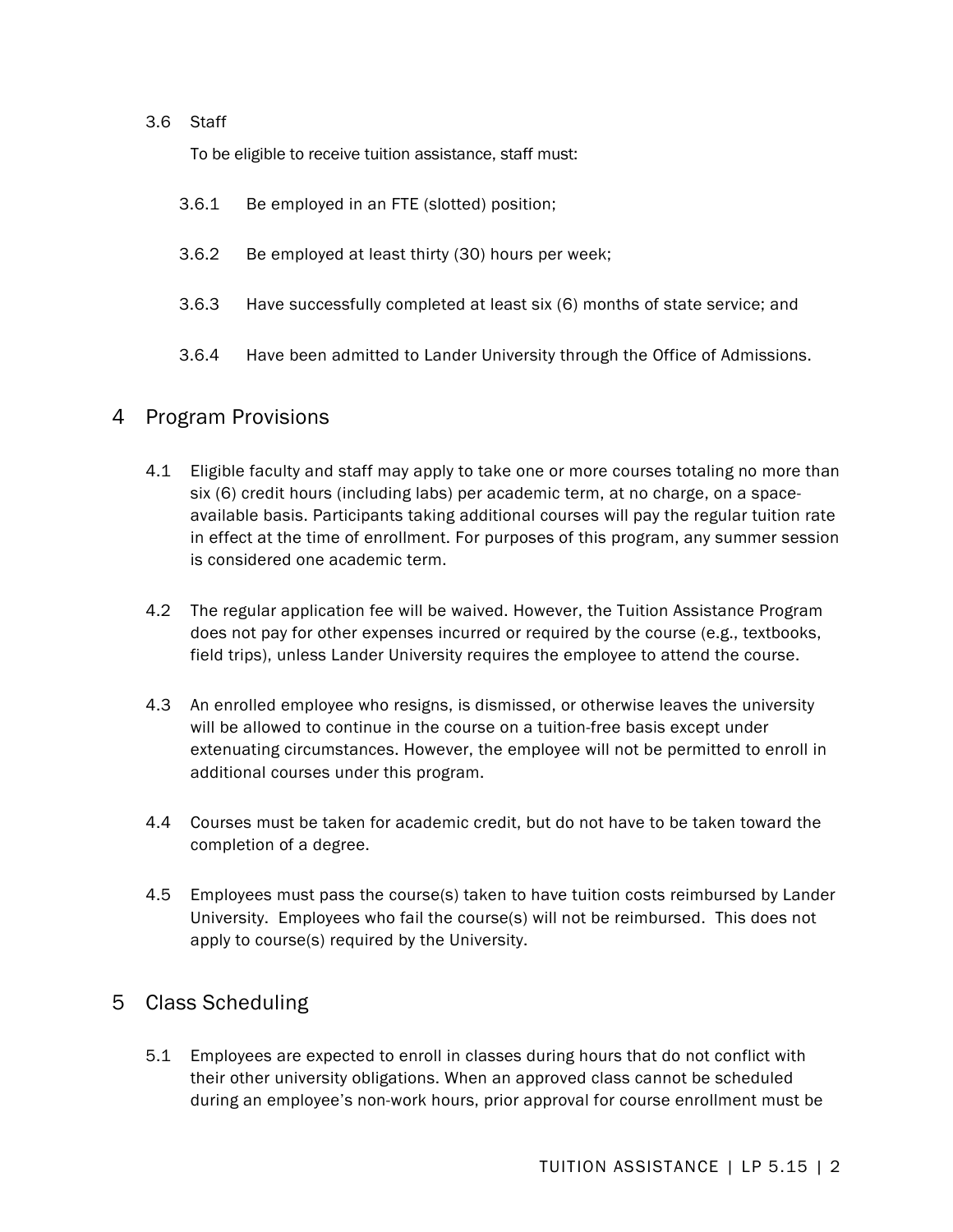obtained from the respective chair, dean, director, or supervisor. The respective chair, dean, director, or supervisor will consult with the appropriate vice president and, with the vice president's approval, will adjust the work schedule if it is determined that such an adjustment will not interfere with the employee's normal duties or the operation of the employee's office or academic unit.

5.2 When an approved class cannot be scheduled during non-work hours and it is not feasible to adjust the employee's work schedules, participants who earn annual leave may be allowed to take annual leave for the purpose of attending class. Alternatively, authorized leave without pay for up to ten (10) days per year may be used to attend class. Both annual leave and authorized leave without pay must be approved, in advance, by the department chair, dean, director, or supervisor.

## 6 Procedure

- 6.1 Employees must be admitted through the appropriate admissions process (Section 6.2 below) and complete an application for the Tuition Assistance Program (Section 6.3, below).
- 6.2 Applications for admission are available at<http://www.lander.edu/admissions> or in the Admissions Office.
- 6.3 Applications for the Tuition Assistance Program are available at <https://www.lander.edu/hr> or in the Office of Human Resources.
- 6.4 Applications for the Tuition Assistance Program with the supervisor's approval must be submitted to the Office of Human Resources for a verification of eligibility.
- 6.5 Final approval of the Tuition Assistance Program application does not guarantee admission as a student to Lander University, nor does it register or enroll a participant in the requested course. Employees are individually responsible for applying for admission to the university and for receiving academic advisement.
- 6.6 Lander University will coordinate tuition assistance with other educational or scholarship funds the employee receives. The combination of tuition assistance, grants, and scholarships shall not exceed the cost of the tuition for the approved course(s). In the event that grants and scholarships meet or exceed those costs, tuition assistance shall not be awarded.